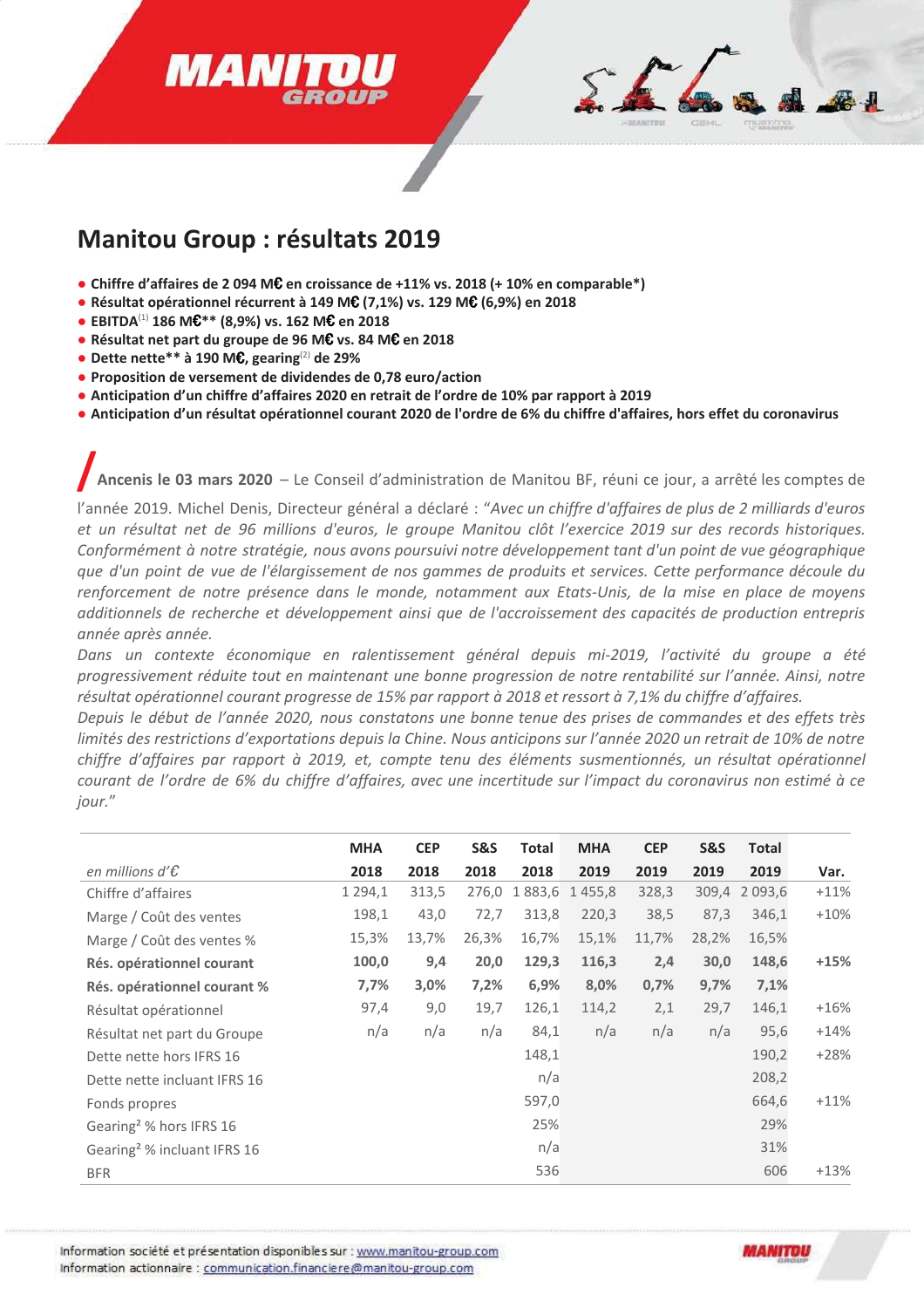Les données exprimées en pourcentage entre parenthèses expriment un pourcentage du chiffre d'affaires. Première application de la norme IFRS 16 à compter du 1<sup>er</sup> janvier 2019 (les impacts financiers sont décrits en annexe : pas de retraitement pour 2018) Procédures d'audit effectuées

- \* en comparable, soit à périmètre et taux de change constants :
	- Pour les sociétés acquises en 2019 (Mawsley Machinery Ltd le 29 octobre 2019), déduction de leur contribution, du jour de leur acquisition, au 31 décembre 2019. Il n'y a pas de société sortante sur l'exercice 2019. Il n'y a pas de société acquise ni de société sortante en 2018.
	- Application du taux de change de l'exercice précédent sur les agrégats de l'exercice en cours

\*\* à norme comptable constante (IAS17)

- $^1$  EBITDA : Résultat opérationnel avant dotations et reprises d'amortissements et pertes de valeur, retraité de l'impact IFRS 16
- $^2$  Gearing : Ratio de la dette nette divisée par le montant des capitaux propres, hors engagements de location IFRS 16

# **Revue par division**

La division Manutention et Nacelles (MHA - Material Handling & Access) a réalisé un chiffre d'affaires de 1456 M€, en progression de 13% par rapport à 2018 (+12% à taux de change et périmètre constants).

La division a poursuivi ses efforts de renforcements capacitaires et d'innovation. La construction d'un nouveau site de production pour les nacelles a été initié avec une mise en chantier prévue pour début 2021.

Le résultat opérationnel courant de la division MHA progresse ainsi de 16,3 M $\mathfrak{C}$  (+16,3 %) pour atteindre 116,3 M€ (8,0 % du chiffre d'affaires) contre 100,0 M€ en 2018 (7,7 % du chiffre d'affaires).

La division Matériel Compact (CEP – Compact Equipment Products) affiche un chiffre d'affaires de 328 M€, en progression de +5% sur 12 mois (+1% à taux de change et périmètre constants).

La performance de la division a été réduite par la difficulté récurrente à trouver du personnel pour les sites de production et par le renforcement du dollar qui a pénalisé la profitabilité des produits exportés des USA. Par ailleurs, la division a été affectée par l'arrêt de son principal site américain (Madison) bloqué pendant 6 semaines suite à une inondation dont les impacts financiers ont été presque entièrement couverts par des assurances.

Compte tenu de ces éléments, le résultat opérationnel courant de la division CEP est en recul à 2,4 M€ (0,7 % du chiffre d'affaires) contre 9,4 M€ en 2018 (3,0 % du chiffre d'affaires).

Avec un chiffre d'affaires de 309 M $\epsilon$ , la division Services & Solutions (S&S) enregistre une progression de +12% sur 12 mois (+11% à taux de change et périmètre constants). Les croissances les plus fortes d'activité sont enregistrées dans les activités de service renforcées au cours des dernières années. Le développement des activités de service donne à la division plus de rentabilité et de résilience.

En conséquence, la rentabilité de la division est en progression de +50 % à 30,0 M€, soit 9,7 % du chiffre d'affaires (7,2 % en 2018).

# Dividende proposé à la prochaine Assemblée générale

Le Conseil d'administration a décidé de proposer à l'Assemblée générale qui se tiendra le 18 juin 2020, le versement d'un dividende de 0,78€ par action.

# Crise du coronavirus

Du fait de sa présence mondiale et de ses activités globales, le groupe est susceptible de devoir faire face aux effets de la crise du coronavirus de multiples façons (rupture d'offre, baisse ou blocage de marchés, fermeture temporaire de site, absentéisme, etc.).

A la date de publication de cette information, le groupe n'a pas subi d'impact direct matériel susceptible de remettre en cause son anticipation de chiffre d'affaires pour 2020. L'élargissement récent des territoires touchés par le coronavirus à l'Europe, notamment l'Italie, pourrait avoir un impact plus important, dans les semaines à venir, sur certains approvisionnements, y compris de second rang, sur l'activité industrielle de certains sites ou sur l'accessibilité et la tenue de certains marchés.

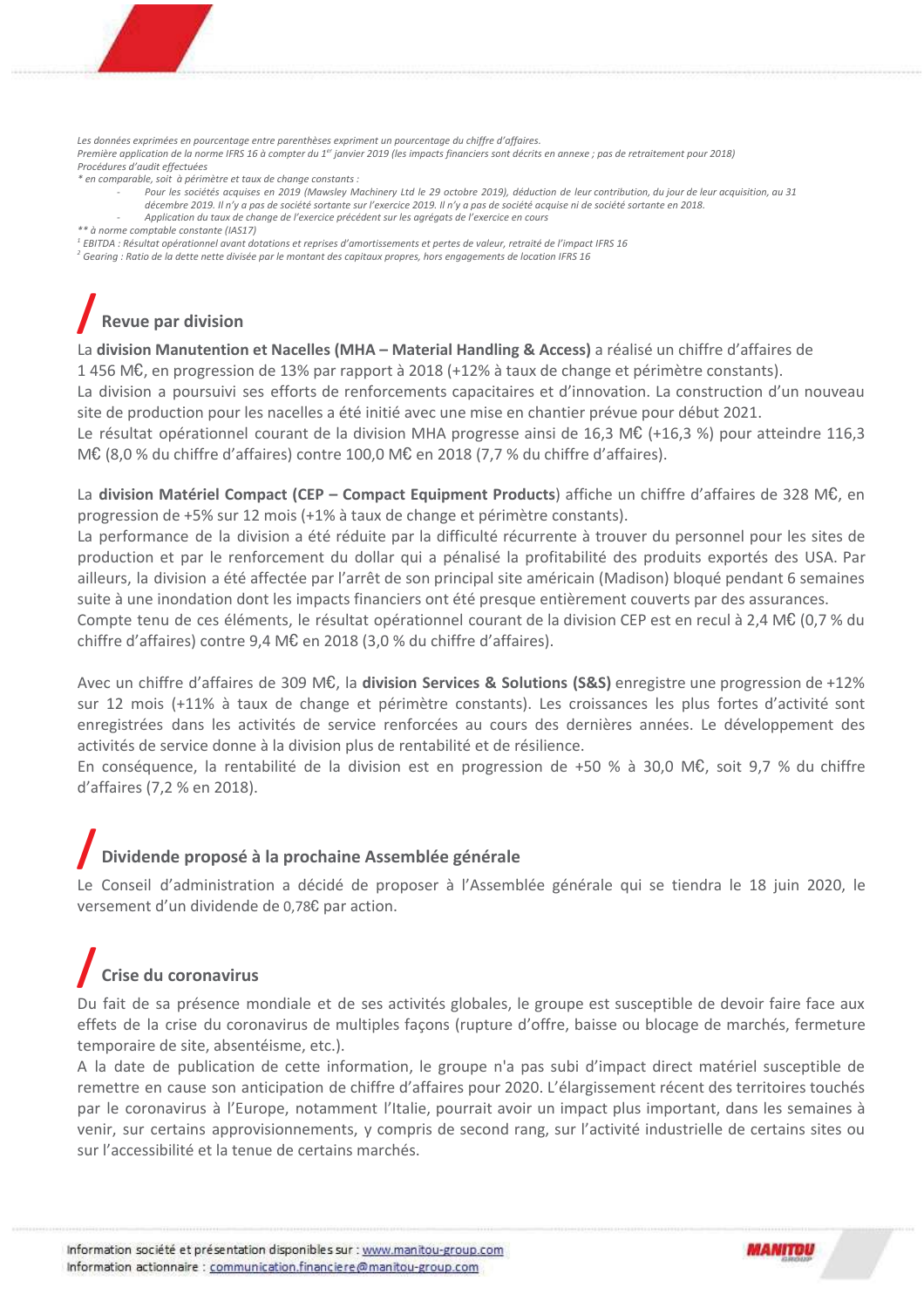#### Avertissement concernant les éléments prospectifs

Cette présentation peut comprendre des informations prospectives, fondées sur certaines hypothèses, estimations et opinions actuelles, dont notamment des hypothèses relatives aux stratégies actuelles et futures et à l'environnement économique dans lequel la Société opère. De telles informations prospectives sont susceptibles d'évoluer ou d'être modifiées en raison de certains risques et incertitudes, connus ou non à ce jour, de sorte que les résultats, performances, objectifs et évolutions effectivement réalisés pourraient s'avérer très différents de ceux pouvant être contenus ou suggérés par ces informations prospectives. Ces informations prospectives sont données uniquement à la date de cette présentation, et la Société ne prend aucun engagement de publier des mises à jour des informations prospectives pouvant être contenues dans le présent document afin de refléter les éventuels changements dans les anticipations, événements, conditions ou circonstances sur lesquels sont fondées les informations prospectives pouvant être contenues dans cette présentation. Les informations prospectives ont valeur purement illustrative. Votre attention est attirée sur le fait que de telles informations ne sont en aucun cas des garanties ou engagements de résultats futurs et que de nombreux risques et incertitudes auxquels elles sont soumises sont difficilement prévisibles et hors du contrôle de la Société.

#### Code ISIN : FR0000038606

#### Indices : CAC ALL SHARES, CAC ALL-TRADABLE, CAC INDUSTRIALS, CAC MID&SMALL, CAC SMALL, EN FAMILY BUSINESS



Référence mondiale de la manutention, de l'élévation de personnes et du terrassement, Manitou Group a pour mission d'améliorer les conditions de travail, de sécurité et la performance partout dans le monde, tout en préservant l'Homme et son environnement.

Au travers de ses 3 marques emblématiques - Manitou, Gehl, Mustang by Manitou - le groupe conçoit, produit, distribue des matériels et des services à destination de la construction, de l'agriculture et des industries.

#### Le 28 avril 2020 (après bourse) : Chiffre d'affaires du T1 2020

En plaçant l'innovation au coeur de son développement, Manitou Group cherche constamment à apporter de la valeur auprès de l'ensemble de ses parties prenantes.

Grâce à l'expertise de son réseau de 1050 concessionnaires, le groupe est chaque jour, plus proche de ses clients. Fidèle à ses racines, avec un siège social situé en France, Manitou Group enregistre un chiffre d'affaires de 2,1 milliards d'euros en 2019 et réunit 4 600 talents à travers le monde avec la passion pour moteur commun.

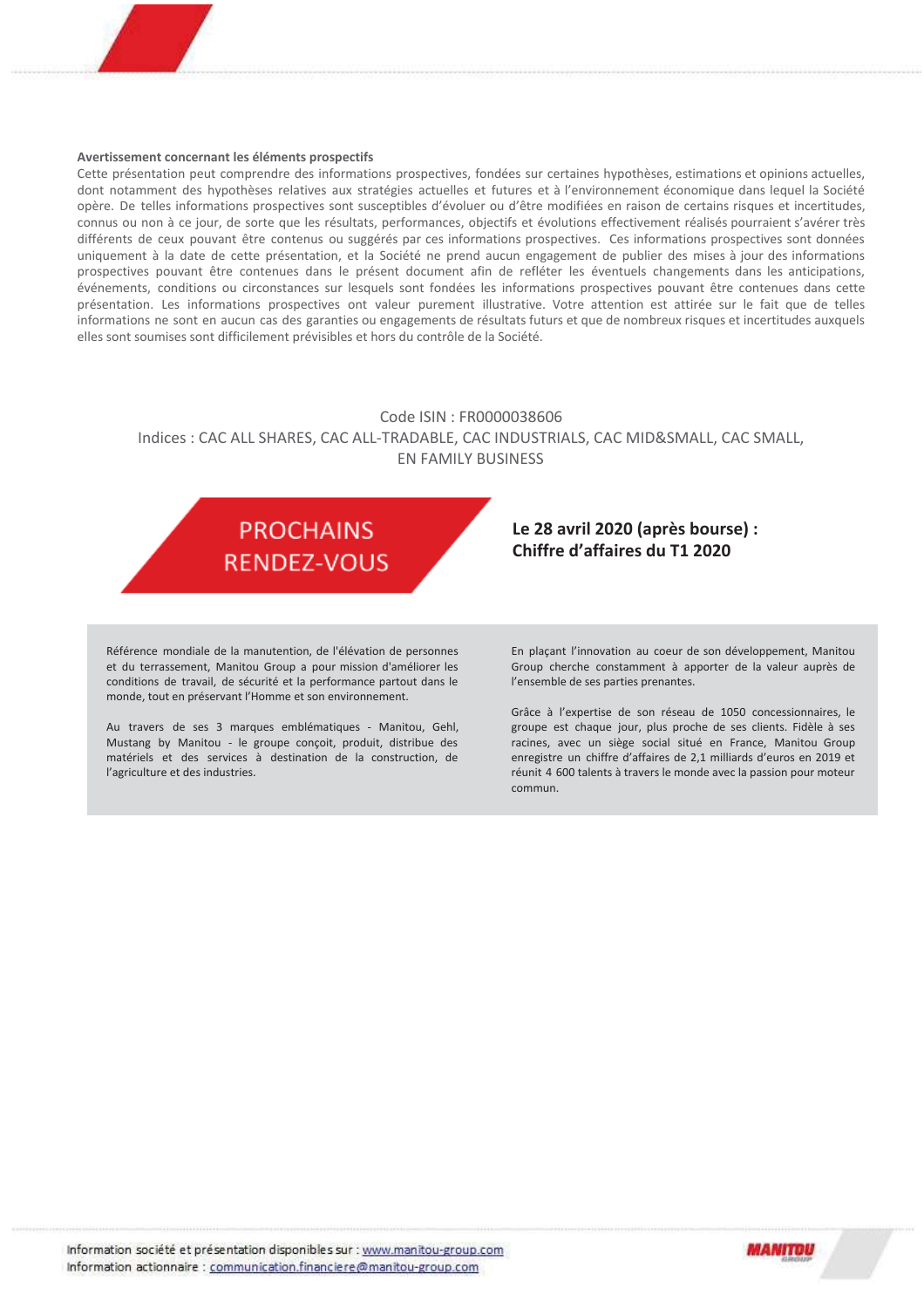

#### Impact de l'application de la norme IFRS 16 :

IFRS 16 est la nouvelle norme relative aux contrats de location, avec une première application au 1<sup>er</sup> janvier 2019.

Les contrats de location sont enregistrés au bilan avec :

- un « droit d'utilisation des actifs loués » constaté à l'actif, et  $\mathcal{L}^{\pm}$
- une dette correspondante représentant l'obligation de payer les loyers futurs reconnue au  $\overline{\phantom{a}}$ passif.

Manitou utilise la méthode rétrospective simplifiée, qui ne prévoit pas de retraitement de l'exercice précédent. Les impacts de l'application de la norme IFRS 16 sur les principaux indicateurs du groupe sont détaillés ci-après :

| en millions d'euros                  | Données 2019<br>publiées avec<br>l'application de la<br>norme IFRS 16 | Impact IFRS 16 | Données 2019<br>retraitées (hors<br>application de la<br>norme IFRS 16) |
|--------------------------------------|-----------------------------------------------------------------------|----------------|-------------------------------------------------------------------------|
| Compte de résultat                   |                                                                       |                |                                                                         |
| Résultat opérationnel                | 146,1                                                                 | $-1,0$         | 145,1                                                                   |
| Dont EBITDA                          | 192,2                                                                 | $-6,7$         | 185,5                                                                   |
| Dont amortissements                  | $-46,5$                                                               | $+5,7$         | $-40,8$                                                                 |
| Résultat financier                   | $-7,5$                                                                | $+1,1$         | $-6,4$                                                                  |
| <b>Bilan Consolidé</b>               |                                                                       |                |                                                                         |
| Droit d'utilisation des actifs loués | 16,5                                                                  | $-16,5$        | $\Omega$                                                                |
| Dette nette                          | 208,2                                                                 | $-17,9$        | 190,2                                                                   |
| <b>Gearing</b>                       | 31,3%                                                                 |                | 28,6%                                                                   |

#### Définitions :

#### **· EBITDA retraité de l'impact IFRS 16**

EBITDA calculé sur la base des normes IFRS applicables en 2018, c'est à dire avant l'application de la norme IFRS 16 (à compter du 1<sup>er</sup> janvier 2019)

#### • Dette nette et Gearing hors IFRS 16

Dette nette calculée sur la base des normes IFRS applicables en 2018, c'est à dire avant l'application de la norme IFRS 16 (à compter du 1<sup>er</sup> janvier 2019)

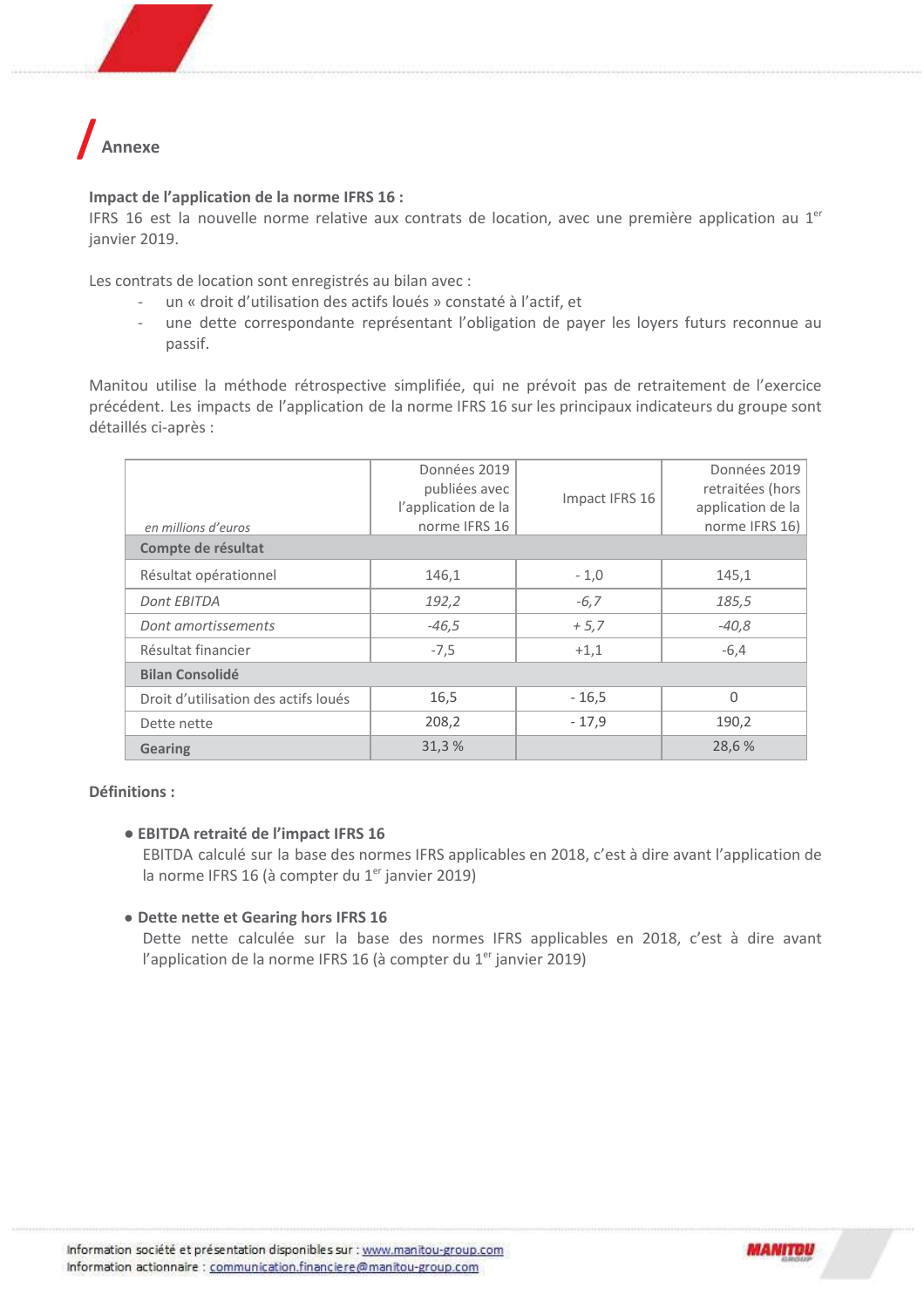### 1. ÉTATS DU RÉSULTAT GLOBAL

#### **COMPTE DE RÉSULTAT CONSOLIDÉ**

| en milliers d'euros                                                     | 31 décembre 2018 | 31 décembre 2019 |
|-------------------------------------------------------------------------|------------------|------------------|
| Chiffre d'affaires                                                      | 1883578          | 2 0 9 3 5 7 7    |
| Coût des biens et services vendus                                       | $-1569798$       | $-1747509$       |
| Frais de recherche et développement                                     | $-23908$         | $-27732$         |
| Frais commerciaux, marketing et service                                 | $-105$ 116       | $-113504$        |
| Frais administratifs                                                    | $-56$ 152        | $-61170$         |
| Autres produits et charges d'exploitation                               | 736              | 4 9 4 6          |
| <b>RÉSULTAT OPÉRATIONNEL COURANT</b>                                    | 129 341          | 148 608          |
| Produits et charges opérationnels non courants                          | $-3237$          | $-2534$          |
| <b>RÉSULTAT OPÉRATIONNEL</b>                                            | 126 104          | 146 074          |
| Quote-part dans le résultat des entreprises associées                   | 2 3 2 6          | 2 1 9 2          |
| RÉSULTAT OPÉRATIONNEL APRÈS QUOTE-PART DE RÉSULTAT NET DES SOCIÉTÉS MEE | 128 431          | 148 265          |
| Produits financiers                                                     | 24 698           | 37 617           |
| Charges financières                                                     | $-30673$         | $-45144$         |
| <b>RÉSULTAT FINANCIER</b>                                               | $-5974$          | $-7527$          |
| <b>RÉSULTAT AVANT IMPÔTS</b>                                            | 122 456          | 140 738          |
| Impôts                                                                  | $-38103$         | $-44982$         |
| <b>RÉSULTAT NET</b>                                                     | 84 354           | 95 757           |
| Part du groupe                                                          | 84 109           | 95 625           |
| Intérêts minoritaires                                                   | 245              | 132              |

#### **RÉSULTAT PAR ACTION (EN EUROS)**

|                             | en milliers d'euros | $31$ décembre 2018 | 31 décembre 2019 |
|-----------------------------|---------------------|--------------------|------------------|
| Résultat net part du groupe |                     | 2.20               | 2,50             |
| Résultat dilué par action   |                     | 2.20               | 2,50             |

#### **AUTRES ÉLÉMENTS DU RÉSULTAT GLOBAL ET RÉSULTAT GLOBAL**

|                                                                          | en milliers | 31 décembre 2018 | 31 décembre 2019 |
|--------------------------------------------------------------------------|-------------|------------------|------------------|
| <b>RÉSULTAT DE LA PÉRIODE</b>                                            |             | 84 354           | 95 957           |
| Ajustements de juste valeur des actifs financiers disponibles à la vente |             | $-169$           | 131              |
| Dont variation de juste valeur portée en capitaux propres                |             | $-169$           | 131              |
| Dont variation de juste valeur transférée en résultat de la période      |             | $\Omega$         | $\Omega$         |
| Écarts de change résultant des activités à l'étranger                    |             | 5 2 9 7          | 6861             |
| Dont part revenant au groupe                                             |             | 5847             | 6662             |
| Dont part revenant aux minoritaires                                      |             | $-550$           | 200              |
| Instruments de couverture de taux d'intérêt et de change                 |             | $-459$           | $-2715$          |
| Dont part revenant au groupe                                             |             | $-459$           | $-2715$          |
| Dont part revenant aux minoritaires                                      |             | $\Omega$         | $\Omega$         |
| Éléments recyclables du résultat global                                  |             | 4 670            | 4 2 7 7          |
| Gains (pertes) actuariels sur engagements de retraite et assimilés       |             | 4 0 7 3          | $-2282$          |
| Dont part revenant au groupe                                             |             | 4 0 5 7          | $-2286$          |
| Dont part revenant aux minoritaires                                      |             | 16               | 3                |
| Éléments non recyclables du résultat global                              |             | 4 0 7 3          | $-2282$          |
| TOTAL DES GAINS ET PERTES COMPTABILISÉS DIRECTEMENT EN CAPITAUX PROPRES  |             | 8743             | 1995             |
| RÉSULTAT GLOBAL DE LA PÉRIODE                                            |             | 93 097           | 97 752           |
| Dont part revenant au groupe                                             |             | 93 386           | 97 417           |
| Dont part revenant aux minoritaires                                      |             | $-286$           | 335              |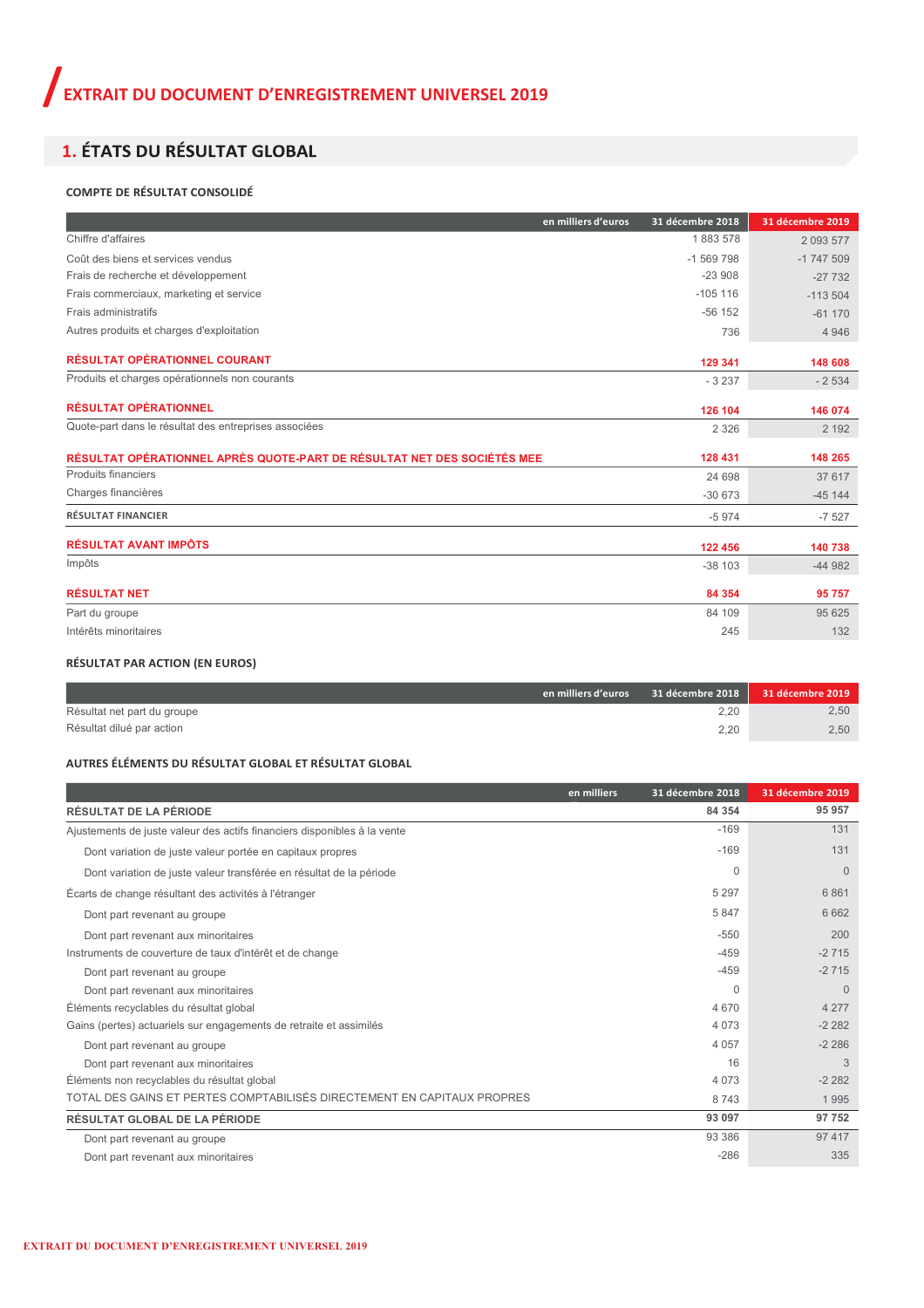#### **LES AUTRES ÉLÉMENTS DU RÉSULTAT GLOBAL SONT PRÉSENTÉS APRÈS EFFET D'IMPÔTS LIÉS. LES EFFETS FISCAUX SE VENTILENT DE LA FAÇON SUIVANTE :**

|                                             | en milliers d'euros         | 31 décembre 2018 | 31 décembre 2019 |
|---------------------------------------------|-----------------------------|------------------|------------------|
| Éléments recyclables du résultat global     |                             | 297              | 1 1 8 0          |
| Éléments non recyclables du résultat global |                             | $-449$           | 342              |
|                                             | <b>TOTAL EFFETS FISCAUX</b> | $-152$           | 1 5 2 2          |

# 2. SITUATION FINANCIÈRE CONSOLIDÉE

#### **ACTIF**

|                                                | en milliers d'euros  | 31 décembre 2018 | <b>Montant net au</b><br>31 décembre 2019 |
|------------------------------------------------|----------------------|------------------|-------------------------------------------|
| <b>ACTIF NON COURANT</b>                       |                      |                  |                                           |
| <b>IMMOBILISATIONS CORPORELLES</b>             |                      | 175 652          | 211 593                                   |
| <b>GOODWILL</b>                                |                      | 288              | 288                                       |
| <b>IMMOBILISATIONS INCORPORELLES</b>           |                      | 43 333           | 54 705                                    |
| DROIT D'UTILISATION DES ACTIFS LOUES           |                      |                  | 16 4 61                                   |
| PARTICIPATIONS DANS DES ENTREPRISES ASSOCIÉES  |                      | 18 008           | 16 986                                    |
| CRÉANCES DE FINANCEMENT DES VENTES             |                      | 8 2 1 0          | 7 7 3 8                                   |
| IMPÔTS DIFFÉRÉS ACTIF                          |                      | 16 588           | 17 581                                    |
| ACTIFS FINANCIERS NON COURANTS                 |                      | 8708             | 10 829                                    |
| AUTRES CREANCES NON COURANTES                  |                      | 375              | 517                                       |
|                                                |                      | 271 162          | 336 698                                   |
| <b>ACTIF COURANT</b>                           |                      |                  |                                           |
| STOCKS ET EN-COURS                             |                      | 574 640          | 589 745                                   |
| <b>CLIENTS</b>                                 |                      | 361 685          | 380 438                                   |
| CRÉANCES DE FINANCEMENT DES VENTES             |                      | 2487             | 3 0 2 4                                   |
| AUTRES DÉBITEURS                               |                      |                  |                                           |
| Impôt courant                                  |                      | 5 8 5 8          | 7990                                      |
| Autres créances                                |                      | 41 538           | 42 579                                    |
| <b>ACTIFS FINANCIERS COURANTS</b>              |                      | 4412             | 1933                                      |
| TRÉSORERIE ET ÉQUIVALENTS DE TRÉSORERIE        |                      | 27 623           | 22 3 3 3                                  |
|                                                |                      | 1 0 18 2 43      | 1 048 043                                 |
| <b>ACTIFS NON COURANTS DESTINÉS A LA VENTE</b> |                      |                  |                                           |
|                                                | <b>TOTAL GÉNÉRAL</b> | 215<br>1 289 620 | $\Omega$<br>1 384 741                     |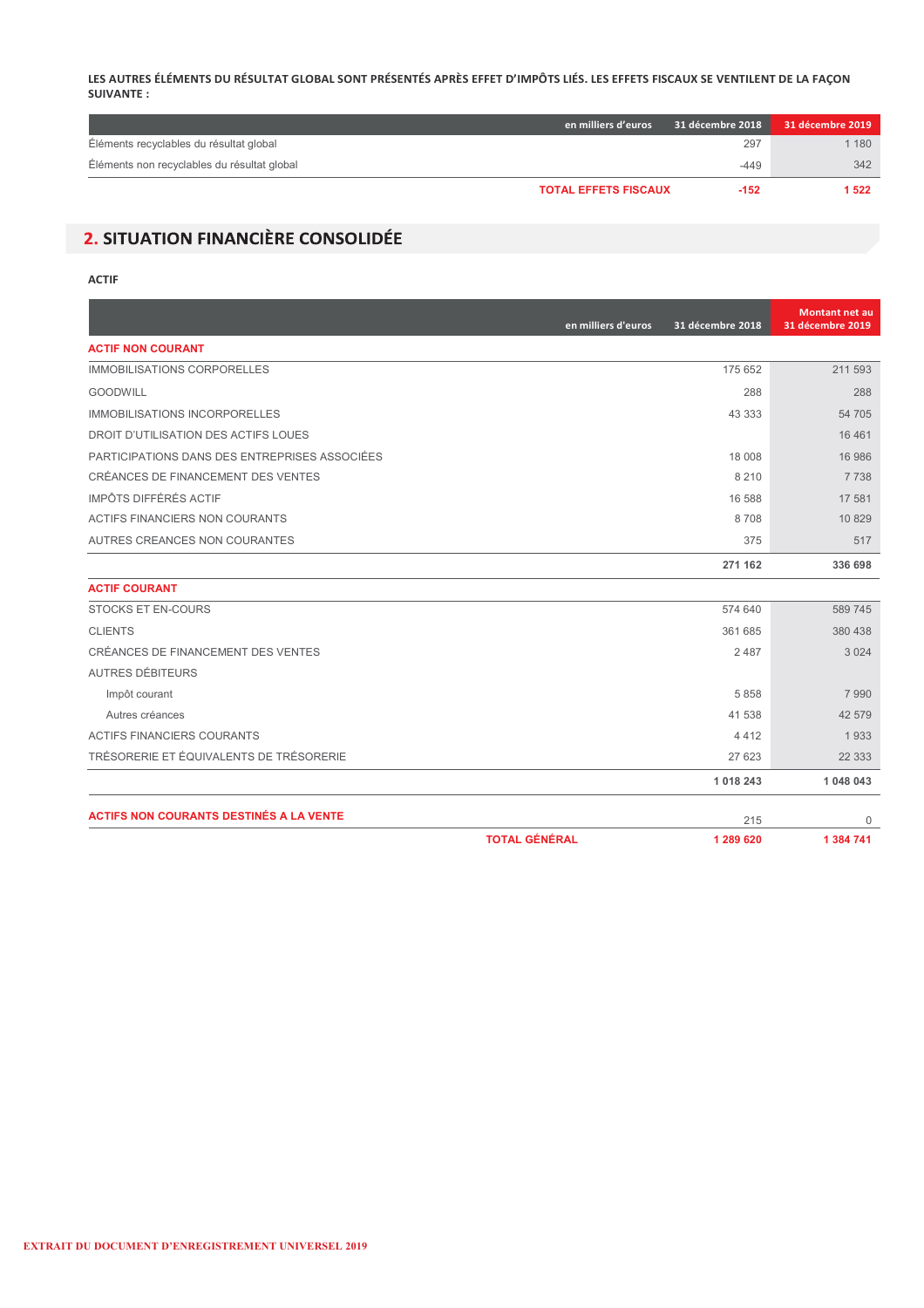#### **PASSIF**

|                                   | en milliers d'euros | 31 décembre 2018 | Montant net au<br>31 décembre 2019 |
|-----------------------------------|---------------------|------------------|------------------------------------|
| Capital social                    |                     | 39 668           | 39 668                             |
| Primes                            |                     | 46 098           | 46 098                             |
| Actions propres                   |                     | $-24018$         | $-23714$                           |
| Réserves consolidées              |                     | 442 629          | 491 065                            |
| Écarts de conversion monétaire    |                     | 3903             | 10 089                             |
| Résultat (part du groupe)         |                     | 84 109           | 95 625                             |
| CAPITAUX PROPRES (part du groupe) |                     | 592 389          | 658 831                            |
| <b>INTÉRÊTS MINORITAIRES</b>      |                     | 4585             | 5815                               |
| <b>TOTAL DES CAPITAUX PROPRES</b> |                     | 596 974          | 664 646                            |
| <b>PASSIF NON COURANT</b>         |                     |                  |                                    |
| PROVISIONS - PART À PLUS D'UN AN  |                     | 45 368           | 48 862                             |
| AUTRES DETTES NON COURANTES       |                     | 3 1 0 1          | 3088                               |
| <b>IMPÔTS DIFFÉRÉS PASSIF</b>     |                     | 1 1 4 4          | 1751                               |
| PASSIFS FINANCIERS NON COURANTS   |                     |                  |                                    |
| <b>Emprunts et dettes</b>         |                     | 38 477           | 149 726                            |
| Passifs de loyers non courants    |                     |                  | 12 2 6 9                           |
|                                   |                     | 88 090           | 215 696                            |
| <b>PASSIF COURANT</b>             |                     |                  |                                    |
| PROVISIONS - PART À MOINS D'UN AN |                     | 15 086           | 18 9 64                            |
| DETTES FOURNISSEURS               |                     | 292 715          | 253 446                            |
| AUTRES DETTES COURANTES           |                     |                  |                                    |
| Impôt courant                     |                     | 6457             | 4 0 8 7                            |
| Autres dettes                     |                     | 148 640          | 157 579                            |
| PASSIFS FINANCIERS COURANTS       |                     | 141 658          | 64 722                             |
| PASSIFS DE LOYERS COURANTS        |                     |                  | 5 6 0 2                            |
|                                   |                     | 604 556          | 504 399                            |
| <b>TOTAL GÉNÉRAL</b>              |                     | 1 289 620        | 1 384 741                          |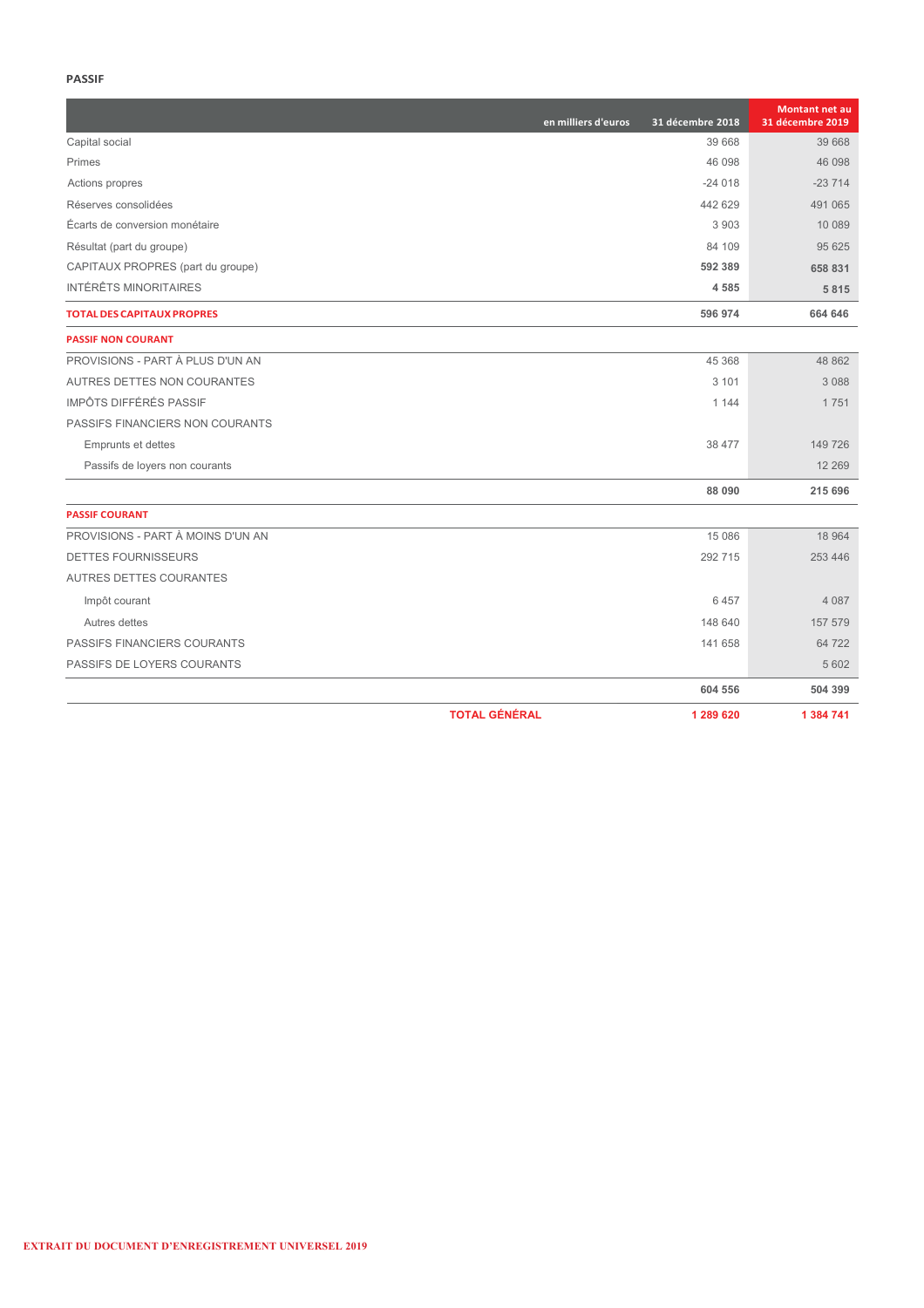## **3. CAPITAUX PROPRES CONSOLIDÉS**

#### **VARIATION DES CAPITAUX PROPRES CONSOLIDÉS**

| en milliers d'euros                                | Capital | Primes | <b>Actions</b><br>propres | <b>Réserves</b> | Résultat<br>de<br>l'exercice | Ecart de<br>conversion | réévaluation | <b>TOTAL DES</b><br><b>CAPITAUX</b><br><b>Ecart de PROPRES (part</b><br>du groupe) | Intérêts<br>minoritaires | <b>TOTAL</b><br><b>GENERAL DES</b><br><b>CAPITAUX</b><br><b>PROPRES</b> |
|----------------------------------------------------|---------|--------|---------------------------|-----------------|------------------------------|------------------------|--------------|------------------------------------------------------------------------------------|--------------------------|-------------------------------------------------------------------------|
| <b>SITUATION AU</b><br>31 DÉCEMBRE 2017            | 39 622  | 45 529 | -24 305                   | 412 858         | 59 955                       | $-3440$                | 908          | 531 126                                                                            | 1974                     | 533 100                                                                 |
| Résultats 2017                                     |         |        |                           | 59 955          | -59 955                      |                        |              |                                                                                    |                          |                                                                         |
| Résultats au<br>31 décembre 2018                   |         |        |                           |                 | 84 109                       |                        |              | 84 109                                                                             | 245                      | 84 354                                                                  |
| Dividendes hors groupe                             |         |        |                           | $-23753$        |                              |                        |              | $-23753$                                                                           | $-102$                   | $-23855$                                                                |
| Variation écarts<br>de conversion                  |         |        |                           |                 |                              | 5 8 4 7                |              | 5847                                                                               | $-550$                   | 5 2 9 7                                                                 |
| Écarts d'évaluation IFRS                           |         |        |                           | $-847$          |                              |                        |              | $-847$                                                                             |                          | $-847$                                                                  |
| Première application<br>IFRS 15                    |         |        |                           | $-4886$         |                              |                        |              | $-4886$                                                                            | -8                       | $-4894$                                                                 |
| Mouvements sur titres d'autocontrôle               |         |        | 287                       |                 |                              |                        |              | 287                                                                                |                          | 287                                                                     |
| Écarts actuariels sur<br>avantages au personnel    |         |        |                           | 4 0 5 7         |                              |                        |              | 4 0 5 7                                                                            | 16                       | 4 0 7 3                                                                 |
| Variation de périmètre<br>et divers                | 46      | 569    |                           | $-5663$         |                              | 1 4 9 6                |              | $-3552$                                                                            | 4 2 5 1                  | 699                                                                     |
| Variation des pactes<br>d'actionnaires             |         |        |                           |                 |                              |                        |              |                                                                                    | $-1242$                  | $-1242$                                                                 |
| <b>SITUATION AU</b><br>31 DÉCEMBRE 2018            | 39 668  | 46 098 | $-24018$                  | 441 722         | 84 109                       | 3903                   | 908          | 592 389                                                                            | 4585                     | 596 974                                                                 |
| Résultats 2018                                     |         |        |                           | 84 109          | $-84109$                     |                        |              |                                                                                    |                          |                                                                         |
| Résultats au<br>31 décembre 2019                   |         |        |                           |                 | 95 625                       |                        |              | 95 625                                                                             | 132                      | 95 757                                                                  |
| Dividendes hors groupe                             |         |        |                           | $-300039$       |                              |                        |              | $-30039$                                                                           | $-123$                   | $-30162$                                                                |
| Variation écarts<br>de conversion                  |         |        |                           |                 |                              | 6 6 6 2                |              | 6662                                                                               | 200                      | 6861                                                                    |
| Écarts d'évaluation IFRS                           |         |        |                           | $-2633$         |                              |                        |              | $-2633$                                                                            |                          | $-2633$                                                                 |
| Première application<br>IFRS 16                    |         |        |                           | $-999$          |                              |                        |              | $-999$                                                                             | -3                       | $-1003$                                                                 |
| Mouvements sur titres d'autocontrôle               |         |        | 304                       |                 |                              |                        |              | 304                                                                                |                          | 304                                                                     |
| Écarts actuariels<br>sur avantages<br>au personnel |         |        |                           | $-2286$         |                              |                        |              | $-2286$                                                                            | 3                        | $-2282$                                                                 |
| Variation de périmètre<br>et divers                |         |        |                           | 284             |                              | $-475$                 |              | $-191$                                                                             | $-159$                   | $-350$                                                                  |
| Variation des pactes<br>d'actionnaires             |         |        |                           |                 |                              |                        |              | $\mathbf{0}$                                                                       | 1180                     | 1180                                                                    |
| <b>SITUATION AU</b><br>31 DÉCEMBRE 2019            | 39 6 68 | 46 098 | $-23714$                  | 490 157         | 95 625                       | 10 089                 | 908          | 658831                                                                             | 5815                     | 664 646                                                                 |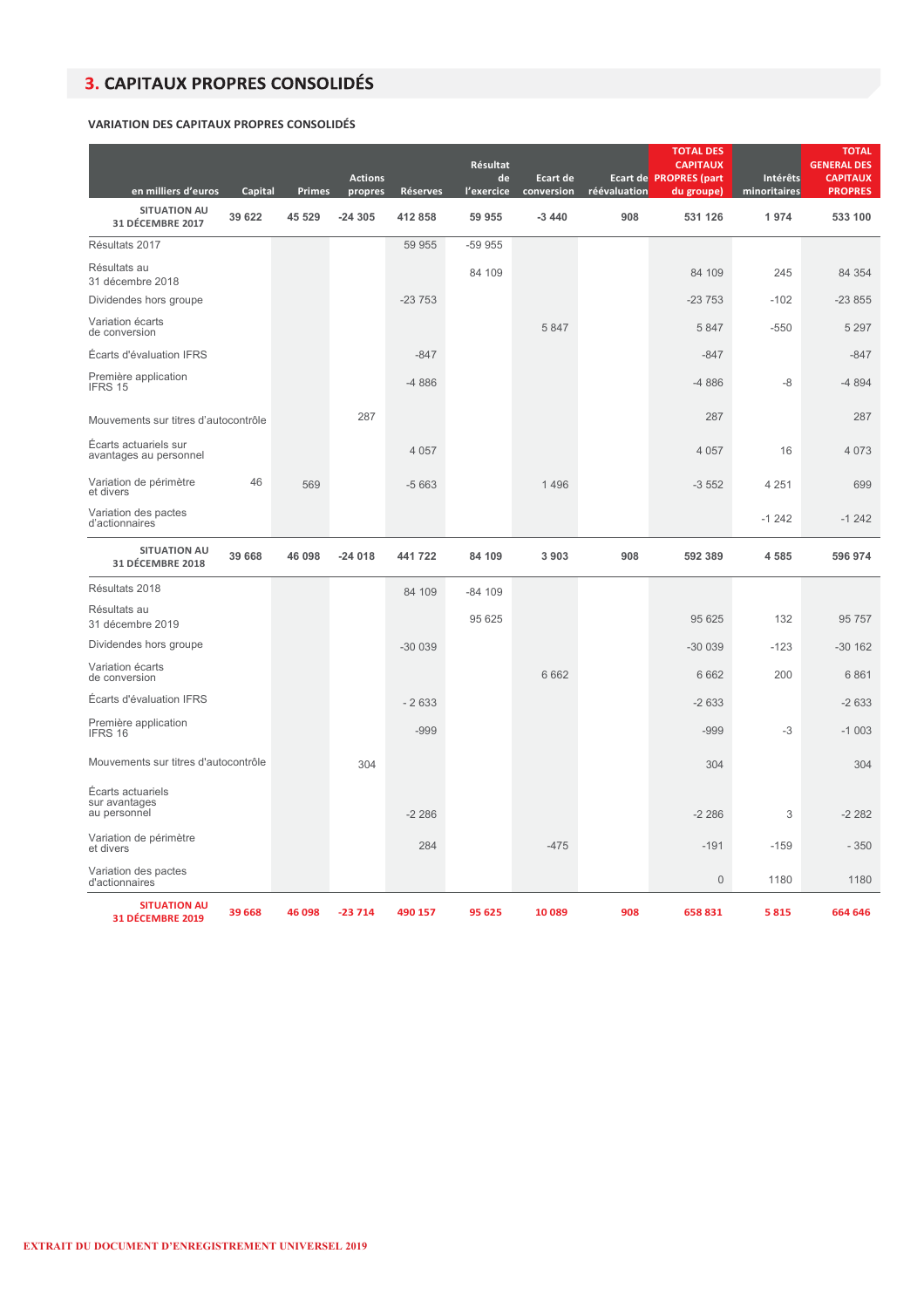# 4. TABLEAU DES FLUX DE TRÉSORERIE

|                              |                                                                                                       | en milliers d'euros | 31 décembre<br>2018 | 31 décembre<br>2019 |
|------------------------------|-------------------------------------------------------------------------------------------------------|---------------------|---------------------|---------------------|
|                              |                                                                                                       | <b>RÉSULTAT NET</b> | 84 354              | 95757               |
|                              | Annulation de la quote-part des résultats des entreprises associées                                   |                     | $-2326$             | $-2192$             |
|                              | Élimination des charges et produits sans incidence sur la trésorerie et non liés à l'activité         |                     |                     |                     |
|                              | Amortissements                                                                                        |                     | 35 925              | 45 602              |
|                              | Variation de provisions et pertes de valeur                                                           |                     | 728                 | 3829                |
|                              | Variation des impôts différés                                                                         |                     | 2662                | 963                 |
| $+/-$                        | Gain (perte) sur cession d'actif non courant                                                          |                     | $-47$               | 420                 |
| $+/-$                        | Autres produits et charges sans incidence sur la trésorerie                                           |                     | 1 2 0 7             | 135                 |
|                              | <b>MARGE BRUTE D'AUTOFINANCEMENT</b>                                                                  |                     | 122 502             | 144 513             |
|                              | Variation du besoin en fonds de roulement                                                             |                     | $-108068$           | $-60386$            |
| $+/-$                        | Variation des stocks                                                                                  |                     | $-114396$           | $-1275$             |
| $+/-$                        | Variation des créances clients                                                                        |                     | $-35548$            | $-10734$            |
| $+/-$                        | Variation des créances de financement des ventes                                                      |                     | $-5999$             | 290                 |
| $+/-$                        | Variation des autres créances d'exploitation                                                          |                     | $-9756$             | $-852$              |
| $+/-$                        | Variation des dettes fournisseurs                                                                     |                     | 35 450              | $-46818$            |
| $+/-$                        | Variation des autres dettes d'exploitation                                                            |                     | 18 534              | 3 2 5 6             |
| $+/-$                        | Variation des créances et dettes d'impôt                                                              |                     | 3648                | $-4250$             |
| $+/-$                        | Variation des dettes liées aux activités de financement des ventes                                    |                     | $\mathbf 0$         | $\Omega$            |
|                              | Variation des machines données en location immobilisées                                               |                     | $-19146$            | $-21060$            |
|                              | FLUX DE TRÉSORERIE D'EXPLOITATION                                                                     |                     | -4 712              | 63 070              |
|                              | Incidence des décalages de trésorerie sur les opérations d'investissement                             |                     |                     |                     |
| $\ddot{}$                    | Cession d'immobilisations incorporelles et corporelles                                                |                     | 165                 | 883                 |
|                              | Cessions d'actifs financiers non courants                                                             |                     | $-35$               | 1 1 8 6             |
|                              | Acquisition d'immobilisations incorporelles et corporelles (hors flotte)                              |                     | $-46412$            | $-68344$            |
|                              | Diminution (augmentation) des autres actifs financiers                                                |                     | $-132$              | $-1211$             |
|                              | Acquisition de filiales net de la trésorerie acquise                                                  |                     | 63                  | $-2668$             |
|                              | Augmentation de capital des entreprises associées                                                     |                     | $\mathbf{0}$        | $\Omega$            |
|                              | Dividendes reçus d'entreprises associées                                                              |                     | 4 8 8 6             | 3567                |
|                              | FLUX DE TRÉSORERIE D'INVESTISSEMENT                                                                   |                     | -41 464             | $-66586$            |
|                              | Incidence des décalages de trésorerie sur les opérations de financement                               |                     |                     |                     |
|                              | Augmentation de capital                                                                               |                     | 615                 | 171                 |
|                              | Réduction de capital                                                                                  |                     | 0                   | 0                   |
| L                            | Opération de fusion                                                                                   |                     | $\mathsf{O}\xspace$ | $\overline{0}$      |
| $\qquad \qquad \blacksquare$ | Distributions mises en paiement                                                                       |                     | $-23855$            | $-30162$            |
| $+/-$                        | Vente/rachat d'actions propres                                                                        |                     | $-65$               | $\mathbf{0}$        |
| $+/-$                        | Variation des dettes financières                                                                      |                     | 30 805              | 32 430              |
|                              | dont nouveaux tirages                                                                                 |                     | 40 087              | 132 306             |
|                              | dont remboursements                                                                                   |                     | $-9282$             | -99 877             |
| $+/-$                        | Autres                                                                                                |                     | 4 6 3 0             | $-4080$             |
|                              | FLUX DE TRÉSORERIE DE FINANCEMENT                                                                     |                     | 12 130              | $-1642$             |
|                              | AUGMENTATION (DIMINUTION) DE LA TRÉSORERIE, DES ÉQUIVALENTS DE TRÉSORERIE ET DES DÉCOUVERTS BANCAIRES |                     | -34 046             | $-5158$             |
|                              | Trésorerie, équivalents de trésorerie et découverts bancaires à l'ouverture                           |                     | 34 135              | $-609$              |
|                              | Effet de la variation des cours de change sur la trésorerie                                           |                     | $-698$              | 769                 |
|                              | TRÉSORERIE, ÉQUIVALENTS DE TRÉSORERIE ET DÉCOUVERTS BANCAIRES À LA CLÔTURE                            |                     | $-609$              | -4 997              |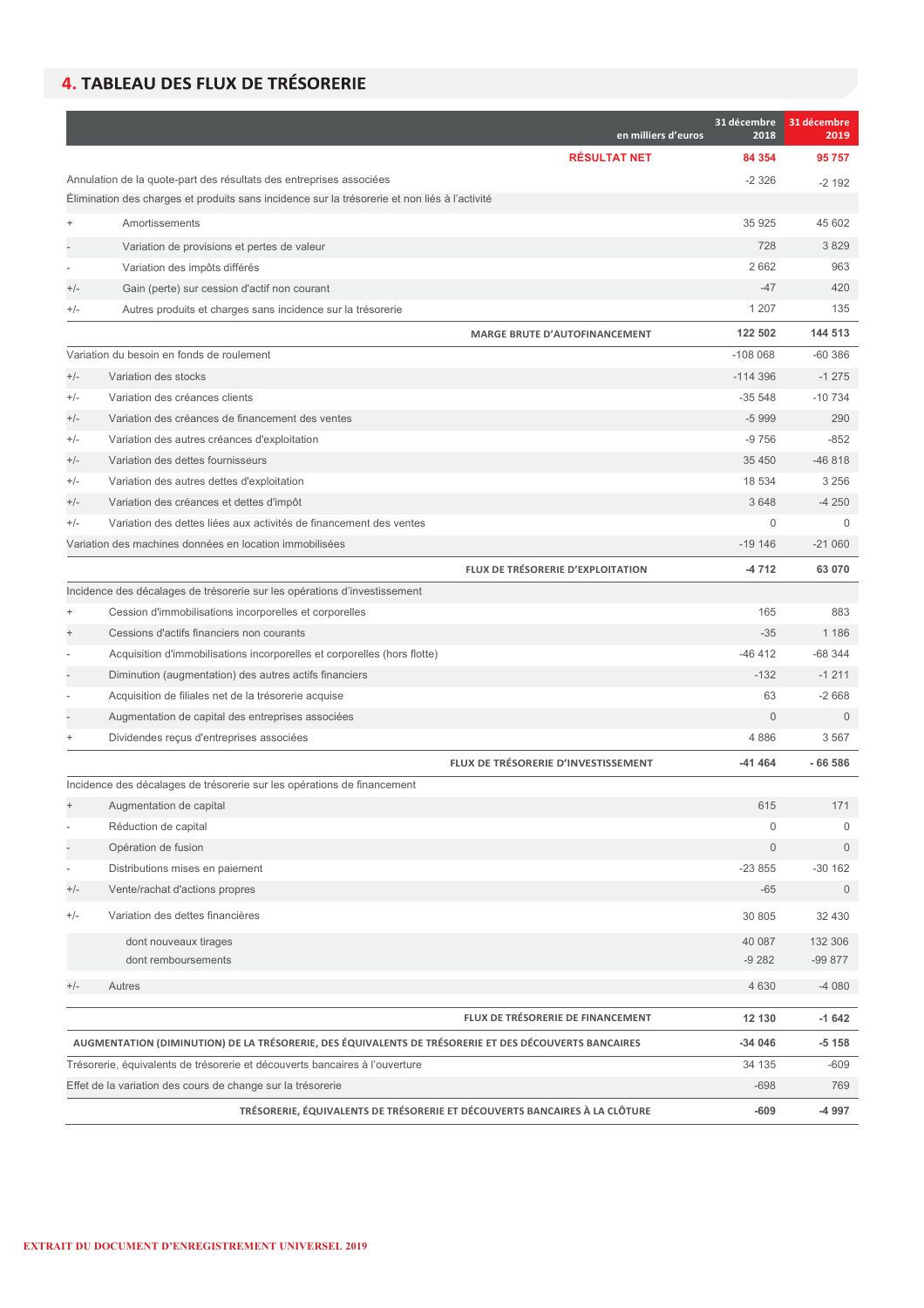### 5. EXTRAIT DES NOTES ANNEXES AUX COMPTES CONSOLIDÉS ET DU CHAPITRE « ACTIVITES. RESULTATS FINANCIERS 2019 ET PERSPECTIVES 2020 » DU DOCUMENT D'ENREGISTREMENT **UNIVERSEL**

### **FAITS MARQUANTS**

#### **APPLICATION DE LA NORME IFRS 16**

A compter du 1er janvier 2019, le groupe applique la norme IFRS 16 «Contrats de location» qui modifie le mode de comptabilisation des contrats de location et impose un mode de comptabilisation unique des contrats de location par les preneurs.

Le groupe a appliqué la méthode rétrospective simplifiée avec le calcul du droit d'utilisation depuis l'origine pour les contrats en cours au 1er janvier 2019. L'effet cumulatif de l'application initiale a été comptabilisé au 1er janvier 2019. Le groupe a ainsi diminué le montant de ses capitaux propres d'ouverture de 1,0 M€, net d'impôts différés, pour refléter l'effet cumulatif de la première application de la norme. L'application de la norme IFRS 16 a généré une augmentation de la dette nette de 15,5 M€ et des actifs de droits d'utilisation de 14,2 M€. Sur l'année 2019, l'application de cette norme a un impact positif sur le résultat opérationnel courant de 1,0 M€ et dégrade le résultat financier de 1,1 M€.

#### **FINANCEMENT**

En juin 2019, la société Manitou BF a procédé à l'émission d'un nouvel emprunt obligataire privé de 105 M€. Les obligations se décomposent en 3 tranches à 6, 7 et majoritairement 8 ans. Ce placement privé, conclu à des conditions favorables pour le groupe Manitou, lui permet d'allonger la maturité de sa dette et de poursuivre la stratégie de diversification de ses sources de financement. Le produit de ces émissions aura pour vocation de refinancer à terme la dette obligataire existante et sera affecté majoritairement au développement de l'entreprise.

#### **ACQUISITION DE LA SOCIÉTÉ MAWSLEY**

Le 29 octobre 2019, le groupe Manitou a pris une participation majoritaire dans la société britannique Mawsley Machinery Ltd, basée près de Northampton (Grande- Bretagne), suite au départ en retraite de ses principaux actionnaires. Fondée en 1981, Mawsley Machinery Ltd distribue du matériel de construction et les services associés à ses clients. Mawsley Machinery est le distributeur historique du groupe Manitou dans les Midlands. La société a réalisé un chiffre d'affaires de 19,2 millions de livres en 2018 et emploie 27 personnes.

Le groupe Manitou a réalisé cette opération via sa holding britannique Manitou PS, qu'elle détient à 85% et qui a acquis la totalité des parts de la société Mawsley Machinery Ltd, conjointement avec deux managers de Mawsley Machinery Ltd. Manitou dispose d'une option d'achat supplémentaire lui permettant de racheter les 15% restant de la holding britannique Manitou PS.

#### **ARRET DE L'ACTIVITE DU SITE DE MADISON PENDANT 6 SEMAINES**

Suite à des inondations en septembre 2019, l'activité du groupe a été affectée par un arrêt de six semaines de l'usine de Madison (USA). L'activité a repris progressivement au cours du 4eme trimestre.

L'indemnité d'assurance, nette de la franchise et des coûts d'arrêts et de remise en état, a généré un produit net de 2,8 M€ comptabilisé dans les autres produits opérationnels courants.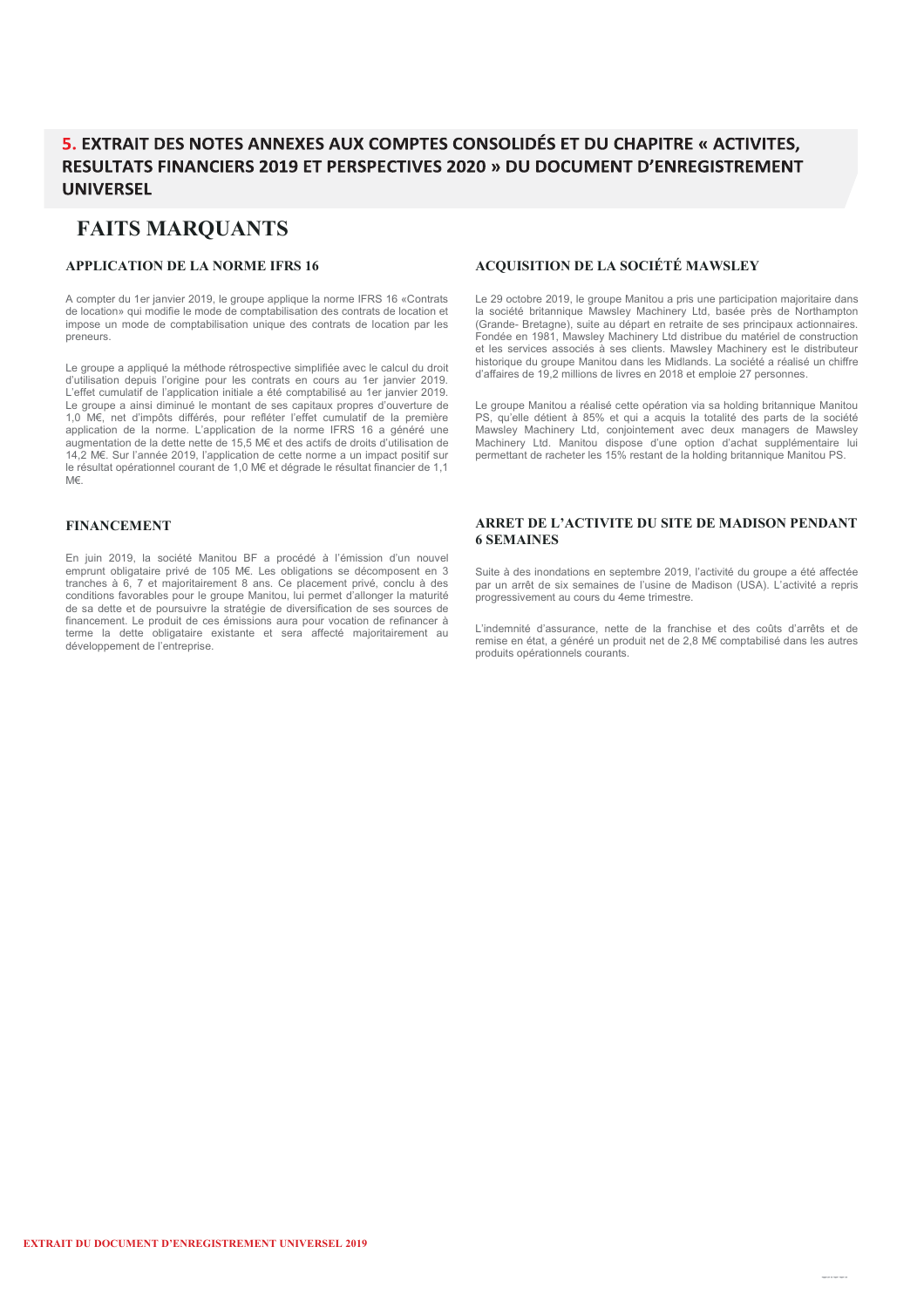# **SUIVI DU LITIGE POUR CONTREFAÇON**

En mai 2017, le groupe Manitou a été assigné par la société JC Bamford Excavators Limited (JCB), en France, au Royaume-Uni puis en Italie pour la contrefaçon alléguée de deux brevets européens se rapportant à certaines caractéristiques concernant le système de commande de la coupure de surcharge de certains chariots télescopiques fabriqués et/ou commercialisés dans ces trois pays.

Sur le plan financier, le demandeur réclamait en mai 2017 devant le tribunal français une provision de 20 millions d'euros à parfaire, portée en juin 2018, à 50 millions d'euros. Les demandes financières devant le tribunal anglais n'étaient pas chiffrées et ne le sont toujours pas à la date de publication de ce rapport, mais l'assignation indique qu'à des fins procédurales la valeur commerciale de la demande est estimée à un montant supérieur à 10 millions de livres sterling. Pour l'Italie, l'assignation ne précise aucune demande chiffrée.

En décembre 2018, JCB a fait signifier au groupe Manitou une nouvelle assignation en contrefaçon portant sur un troisième brevet européen, en France et au Royaume-Uni, se rapportant également à certaines caractéristiques concernant le système de commande de la coupure de surcharge de certains chariots télescopiques. Cette assignation reprend la demande de provision d'un montant de 50 millions d'euros présentée dans la première procédure introduite en France. Elle a fait l'objet d'une jonction d'instances au Royaume-Uni mais demeure séparée en France.

En 2018, JCB avait produit une expertise évaluant son préjudice à 160 millions d'euros pour les deux premiers brevets. Fin 2019, dans le cadre de la première procédure au fond, JCB a porté, dans ses dernières conclusions, son évaluation du préjudice à 190 millions d'euros. Cette augmentation provient d'une actualisation du préjudice dans sa durée, soit selon JCB jusqu'en mars 2019. Cette évaluation intègre également le préjudice estimé au titre du troisième brevet.

1. **En France**, la procédure judiciaire sur le litige relatif aux deux premiers brevets s'est poursuivie au cours de l'année 2019.

Dans le cadre d'un incident de procédure en 2018, JCB a sollicité des mesures d'interdiction provisoire contre Manitou BF. Une décision a été rendue par le juge de la mise en état le 31 janvier 2019, qui a débouté le demandeur de sa demande en interdiction provisoire sur le premier brevet sur lequel JCB fonde ses allégations et, concernant le deuxième brevet, a interdit provisoirement à Manitou BF, la fabrication, l'offre en vente, la location et la détention d'une ancienne configuration de certains chariots élévateurs télescopiques. Cette décision n'a eu aucune incidence sur l'activité de Manitou BF dans la mesure où elle porte sur le système de commande de certains modèles produits et vendus avant août 2017 qui n'étaient donc plus fabriqués par Manitou BF à la date de cette décision, ce qu'a souligné l'ordonnance. Manitou BF a fait appel immédiat de cette décision afin de contester la mesure d'interdiction ordonnée en ce qu'elle ne concernait qu'une configuration que Manitou avait cessé de produire depuis 18 mois. Cet appel immédiat pour excès de pouvoir a été jugé irrecevable, réservant la possibilité d'appel avec le jugement sur le fond.

A l'occasion du même incident, Manitou BF avait proposé à titre subsidiaire, si le juge estimait la demande d'interdiction bien fondée, la mise en place d'une garantie bancaire de 470 000 euros pour les deux brevets en remplacement des interdictions. Cette proposition est devenue sans objet pour le premier brevet, pour lequel le juge n'a pas prononcé d'interdiction. JCB demandait quant à elle que cette garantie, si elle était ordonnée, soit de 30 millions d'euros (également pour les deux brevets) sur la base de l'expertise qu'elle avait produite évaluant son préjudice à 160 millions d'euros (pour les deux brevets). Cette proposition n'a pas été retenue par le juge, pas plus que la demande d'astreinte de JCB de 100 000 euros par jour de retard, l'astreinte prononcée par le juge étant de 1 000 euros par infraction, la décision ayant souligné que le préjudice allégué par le demandeur concerne le seul système de commande de coupure de surcharge et non la machine dans sa globalité.

2. **Au Royaume Uni**, la procédure n'a pas progressé au cours de l'année 2018, JCB n'effectuant aucune diligence à cet effet. Une audience de procédure (« Case Management Conférence ») s'est tenue en janvier 2019 après que JCB a finalement effectué les diligences qui lui incombaient. Le calendrier du litige a été établi. L'audience est prévue en octobre 2020.

3. **En Italie**, la procédure au fond relative à ces deux premiers brevets reste dans une phase préliminaire, la nomination d'un expert judiciaire ayant été prononcée fin 2019.

En Italie, JCB avait également sollicité des mesures d'interdiction provisoires à l'encontre la filiale italienne de Manitou sur le 2ème et le 3ème brevet. Cette demande a été rejetée par les tribunaux italiens par décision du 30 janvier 2020.

Le groupe Manitou reste en complet désaccord avec les allégations de JCB et poursuit sa défense avec la plus grande vigueur.

En l'état de l'avancement des procédures, le risque financier susceptible d'être encouru est difficile à estimer de manière fiable. De plus, une sortie de ressource significative au titre de ces demandes semble peu probable eu égard aux éléments avancés par le groupe Manitou pour se défendre. conséquent, aucune provision au titre de ces demandes n'a été comptabilisée dans les comptes du groupe.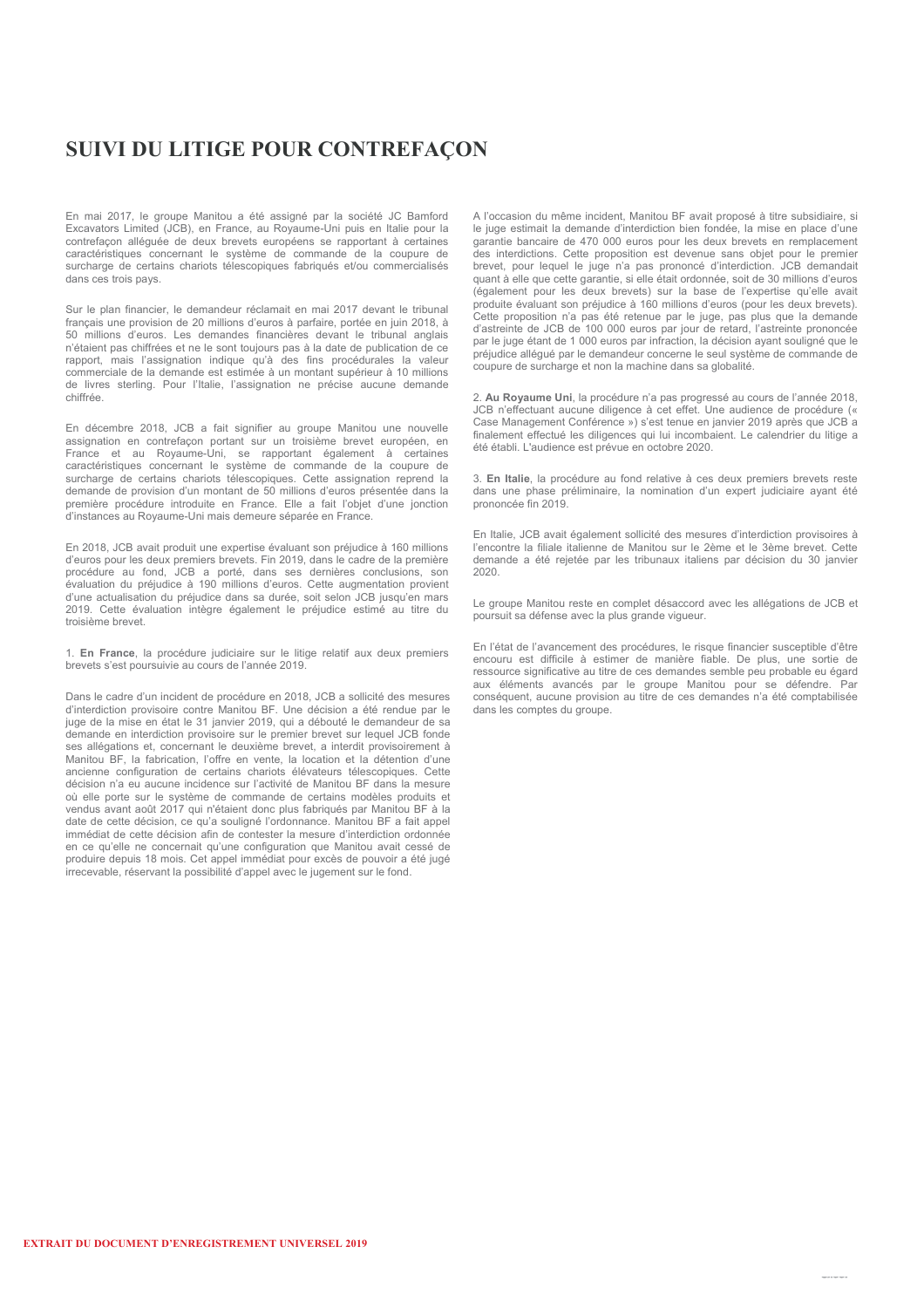# **INFORMATION SUR LES SECTEURS OPÉRATIONNELS**

Le groupe est organisé en trois divisions, deux divisions produits et une division services :

• La division produits MHA (Material Handling and Access – matériel de manutention et nacelles) est dédiée en particulier aux chariots télescopiques, aux chariots à<br>mâts industriels et tout-terrain, aux chariots embarqués matériels de marque Manitou.

• La division produits CEP (Compact Equipement Products – matériel compact) a pour mission d'optimiser le développement et la production des chargeuses compactes sur roues, sur chenilles et articulées, des tractopelles et des télescopiques de marques Gehl & Mustang.

• La division S&S (Services & Solutions) regroupe l'ensemble des activités de services à la vente (approches financements, contrats de garantie, contrats de garantie, contrats de terres de services à la vente (pièces de re de répondre aux attentes de chacun de nos clients dans notre chaîne de valeur et d'accroître le chiffre d'affaires résilient du groupe.

Ces trois divisions conçoivent et assemblent les produits et les services qui sont distribués par l'organisation commerciale et marketing aux concessionnaires et grands comptes du groupe répartis dans 140 pays.

#### **COMPTE DE RÉSULTAT CONSOLIDÉ PAR DIVISIONS MHA, CEP, S&S**

|                                                          | <b>MHA</b>                                    |            |                                             | <b>CEP</b> |            | <b>S&amp;S</b>                  |              |               |
|----------------------------------------------------------|-----------------------------------------------|------------|---------------------------------------------|------------|------------|---------------------------------|--------------|---------------|
|                                                          | <b>Material Handling and</b><br><b>Access</b> |            | <b>Compact Equipment</b><br><b>Products</b> |            |            | <b>Services &amp; Solutions</b> | <b>Total</b> |               |
| en milliers d'euros                                      | 31.12.2018                                    | 31.12.2019 | 31.12.2018                                  | 31.12.2019 | 31.12.2018 | 31.12.2019                      | 31.12.2018   | 31.12.2019    |
| Chiffre d'affaires                                       | 1 294 087                                     | 1455822    | 313 509                                     | 328 313    | 275 982    | 309 442                         | 1883578      | 2 0 9 3 5 7 7 |
| Coût des biens et services vendus                        | $-1095976$                                    | $-1235507$ | $-270552$                                   | $-289828$  | $-203270$  | $-222$ 174                      | $-1569798$   | $-1747509$    |
| Marge sur coûts des ventes                               | 198 111                                       | 220 315    | 42 957                                      | 38 485     | 72712      | 87 267                          | 313 780      | 346 068       |
| en %                                                     | 15,3%                                         | 15,1%      | 13,7%                                       | 11,7%      | 26,3%      | 28,2%                           | 16,7%        | 16,5%         |
| Frais de recherche et développement                      | $-19888$                                      | $-21225$   | $-4019$                                     | $-6509$    |            | $\overline{2}$                  | $-23908$     | $-27732$      |
| Frais commerciaux, marketing et service                  | $-47$ 183                                     | $-48127$   | $-15219$                                    | $-17257$   | $-42714$   | $-48120$                        | $-105$ 116   | $-113504$     |
| Frais administratifs                                     | $-32378$                                      | $-35423$   | $-13911$                                    | $-16$ 175  | $-9863$    | $-9573$                         | $-56$ 152    | $-61170$      |
| Autres produits et charges d'exploitation                | 1 2 8 9                                       | 710        | $-424$                                      | 3 8 2 2    | $-128$     | 414                             | 736          | 4 9 4 6       |
| RÉSULTAT OPÉRATIONNEL COURANT                            | 99 950                                        | 116 251    | 9 3 8 4                                     | 2 3 6 7    | 20 006     | 29 990                          | 129 341      | 148 608       |
| en $%$                                                   | 7,7%                                          | 8,0%       | 3,0%                                        | 0,7%       | 7,2%       | 9,7%                            | 6,9%         | 7,1%          |
| Perte de valeur des actifs                               | $-339$                                        | 339        |                                             |            |            |                                 | $-339$       | 339           |
| Autres produits et charges opérationnels<br>non courants | $-2188$                                       | $-2343$    | $-414$                                      | $-286$     | $-296$     | $-244$                          | $-2898$      | $-2873$       |
| <b>RÉSULTAT OPÉRATIONNEL</b>                             | 97 423                                        | 114 247    | 8970                                        | 2 0 8 1    | 19710      | 29 746                          | 126 104      | 146 074       |
| en $%$                                                   | 7,5%                                          | 7,8%       | 2,9%                                        | 0,6%       | 7,1%       | 9,6%                            | 6,7%         | 7,0%          |
| Quote-part dans le résultat des entreprises<br>associées | 16                                            |            |                                             |            | 2 3 1 0    | 2 1 9 2                         | 2 3 2 6      | 2 1 9 2       |
| <b>RÉSULTAT OPÉRATIONNEL APRES QUOTE-</b>                | 97 439                                        | 114 247    | 8970                                        | 2081       | 22 0 20    | 31938                           | 128 431      | 148 265       |

#### **PART DE RESULTAT NET DES SOCIETES MEE**

L'activité de distribution de pièces de rechange et d'accessoires intégrée dans la division Services & Solutions bénéficie de services portés par les divisions MHA et CEP (R&D, qualification des pièces, qualification des fournisseurs), de la base installée de machines vendues, ainsi que de la notoriété des marques développées par ces mêmes divisions.

Afin de rémunérer l'ensemble de ces bénéfices, le reporting par division suivi par le groupe intègre une redevance de la division Services & Solutions aux divisions<br>MHA et CEP. Cette redevance est calculée sur la base de c des produits de redevances.

Les actifs et flux de trésorerie, de même que les dettes, ne sont pas alloués aux différentes divisions, les informations par secteurs opérationnels utilisées par le management du groupe n'intégrant pas ces différents éléments

#### **CHIFFRE D'AFFAIRES PAR DIVISION ET ZONE GÉOGRAPHIQUE**

|                  |                   | <b>Chiffre d'affaires 2018</b> |                   |              |                        |                  |                   | <b>Chiffre d'affaires 2019</b> |       |              |
|------------------|-------------------|--------------------------------|-------------------|--------------|------------------------|------------------|-------------------|--------------------------------|-------|--------------|
| Europe du<br>Sud | Europe du<br>Nord | Amériques                      | APAM <sup>*</sup> | <b>TOTAL</b> | en M€ et %<br>du total | Europe du<br>Sud | Europe du<br>Nord | Amériques                      | APAM* | <b>TOTAL</b> |
| 463,2            | 622,0             | 99,2                           | 109,7             | 1 2 9 4 1    | <b>MHA</b>             | 542,7            | 664,9             | 129,4                          | 118,9 | 1455,8       |
| 25%              | 33%               | 5%                             | 6%                | 69%          |                        | 26%              | 32%               | 6%                             | 6%    | 70%          |
| 18,5             | 42,9              | 202,6                          | 49,6              | 313,5        | <b>CEP</b>             | 23,1             | 45,5              | 218,9                          | 40,9  | 328,3        |
| 1%               | 2%                | 11%                            | 3%                | 17%          |                        | 1%               | $2\%$             | 10%                            | 2%    | 16%          |
| 96,9             | 91,0              | 48,5                           | 39,6              | 276,0        | <b>S&amp;S</b>         | 111,1            | 103,1             | 54,4                           | 40,8  | 309,4        |
| 5%               | 5%                | 3%                             | 2%                | 15%          |                        | 5%               | 5%                | 3%                             | 2%    | 15%          |
| 578,6            | 755,8             | 350,3                          | 198,9             | 1883,6       |                        | 676,9            | 813,5             | 402,6                          | 200,6 | 2 0 9 3 , 5  |
| 31%              | 40%               | 19%                            | 10%               | 100%         | <b>TOTAL</b>           | 32%              | 39%               | 19%                            | 10%   | 100%         |

*\*Asie, Pacifique, Afrique, Moyen-Orient*